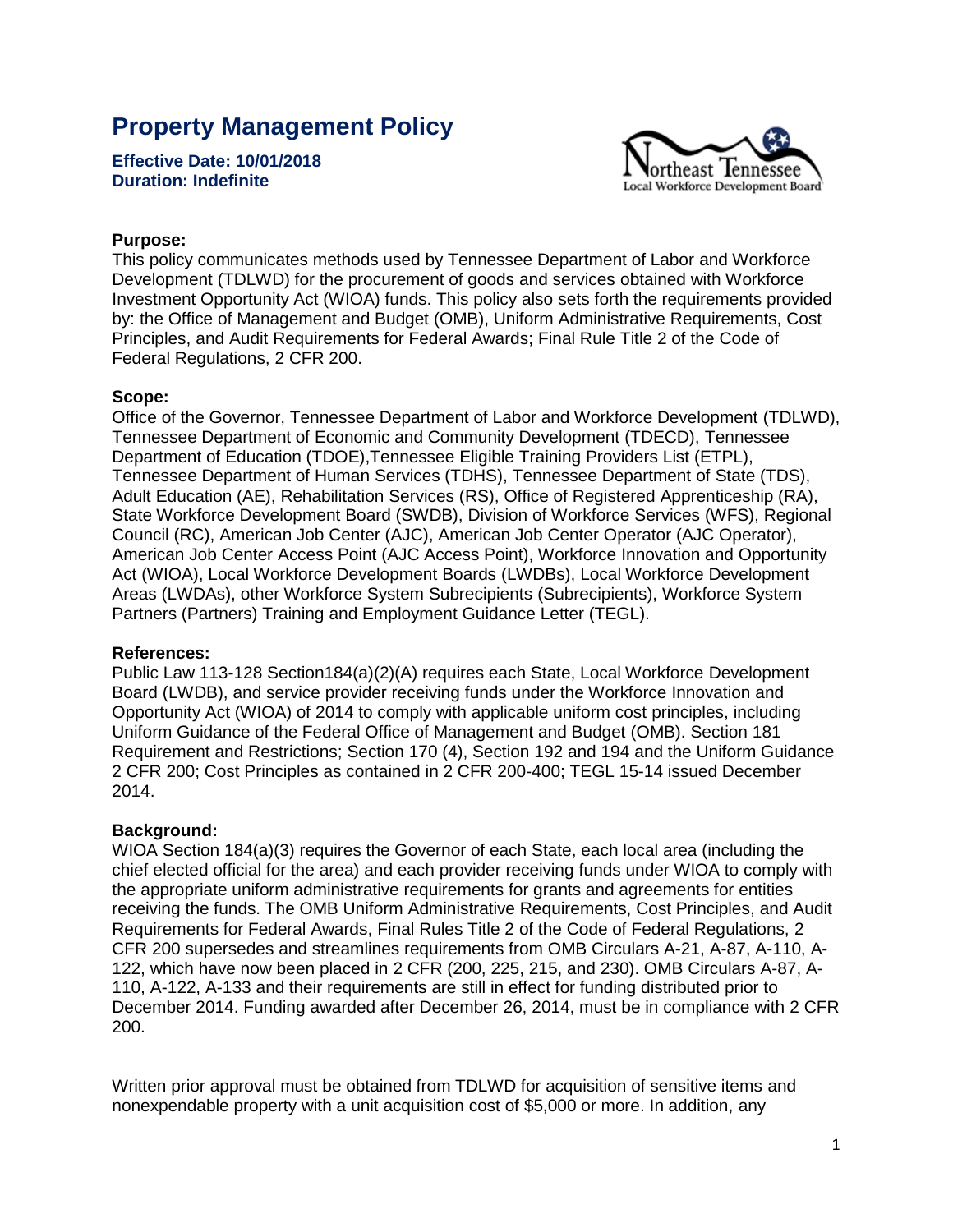agreements or activities related to costs associated with real property must receive written approval by TDWLD. Disregard of this policy may result in an immediate sanction to pay back the money to TDLWD using unrestricted funds.

LWDAs must have property inventory systems that meet the standards required by 2 CFR 200.313(d)(1)(5) for equipment and standards required by 2 CFR 200.311-312 for real property. The system must include property purchased with WIOA funds transferred from WIOA, JTPA or CETA. The Governor shall maintain accountability for property in accordance with State procedures and the record retention requirements of 2 CFR 200.333(c)(d). When original or replacement equipment (acquired under a grant or subgrant) is no longer needed for the original project or program or for other activities supported by a Federal agency, the equipment will be returned to the State.

**Equipment**—Equipment means tangible, non-expendable, personal property having a useful life of more than one year and an acquisition cost of \$5,000 or more per unit. Uniform Guidance specifies that equipment include information technology systems, computing devices, software and services (including support services). This includes fees for licensing or subscriptions to software and software support services. This even includes monthly subscription fees under \$5,000 dollars if the total annual cost for the subscription exceeds \$5,000 dollars; for such subscriptions, prior approval must be obtained.

**General Purpose Equipment**—Equipment which is not limited to research, medical, scientific or other technical activities. Examples include: office equipment and furnishings, modular offices, telephone networks, information technology equipment and systems, air-conditioning equipment, reproduction and printing equipment, and motor vehicles (Uniform Guidance Section 200.48).

**Information technology systems**—This encompasses computing devices, ancillary equipment, software, firmware, similar procedures, services (including support services), licensing or subscriptions to software and software support services, and related services.

## **Types of property for which accountability must be maintained**

- 1. Tangible personal property having a useful life of more than one year and an acquisition cost of \$5,000 or more per unit. Examples include furniture, machinery, office, operational and educational equipment, etc.
- 2. Sensitive equipment having a unit cost of \$100 to \$5,000. Examples include typewriters, tape recorders, printers, computers, cameras.
- 3. Personal computers will be tagged as a unit consisting of monitor, keyboard, external tape cartridge and the computer itself. The printer will be tagged separately.

All NETLWDB property procurements with a unit acquisition of \$5,000 or more must have prior written approval from TDLWD. The Governor, on behalf of the US Department of Labor (USDOL), reserves the right to claim title to all property purchased with WIOA, WIA, JTPA or CETA funds with a current per-unit fair market value in excess of \$5,000.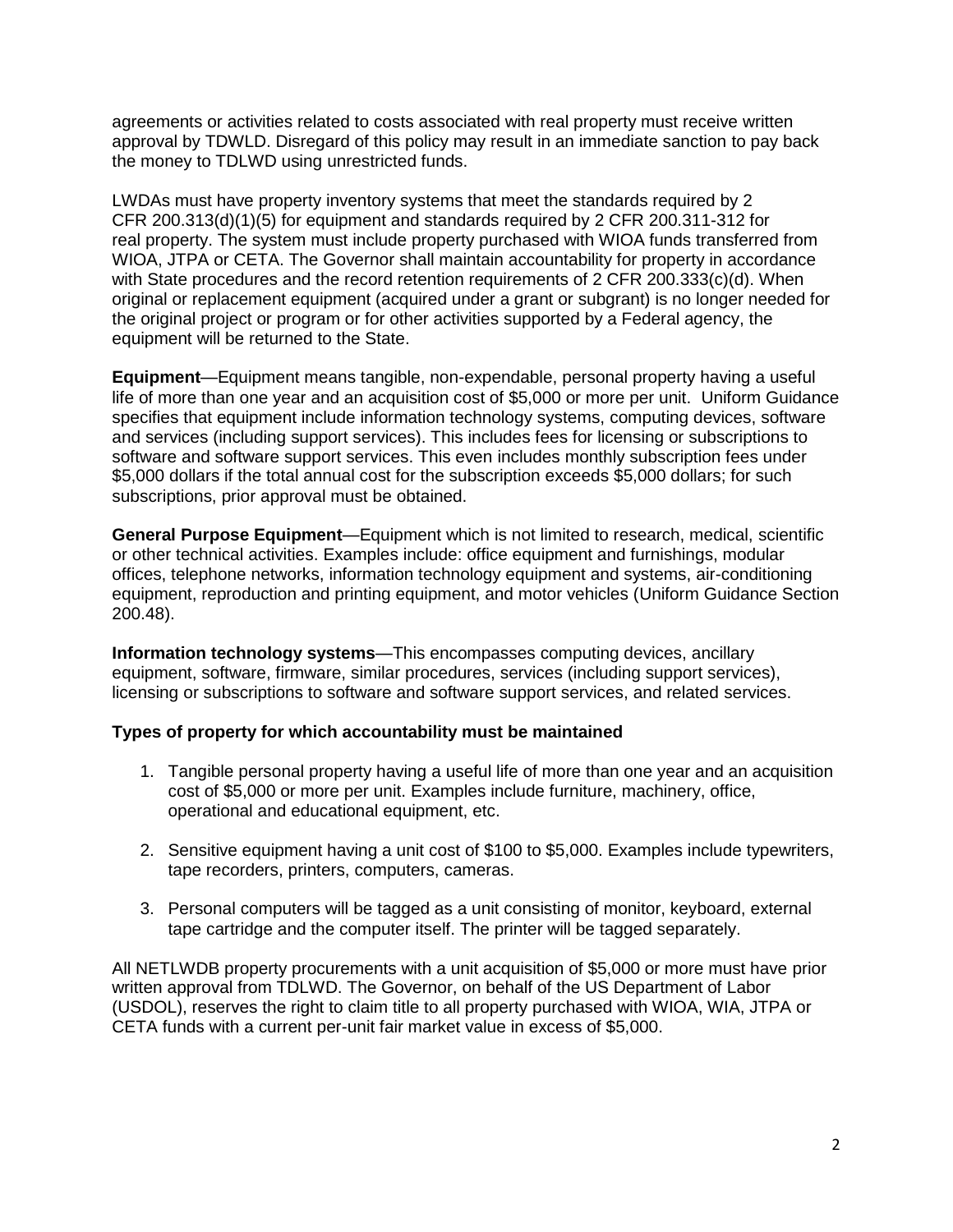## **Equipment Property Management Procedures**

Property records must be maintained that include a description of the property, a serial number or other identification number, the source of property, information as to who holds title, the acquisition date, and cost of the property, percentage of Federal participation in the cost of the property. These records must also include the location, use and condition of the property, and any ultimate disposition data including the date of disposal and sale price of the property.

- 1. When property with a current per-unit value in excess of \$5,000 has been stolen or destroyed by fire (or another disaster), is considered obsolete, or is to be traded for new equipment the LWDA shall notify the State office of the particular event and request approval to remove the property from the Record Inventory.
- 2. If any property is stolen a copy of a Police Report must accompany the Report of the Survey. If the stolen property has a current per-unit value of \$5,000 or more the Federal Bureau of Investigation must be notified and a copy of the report must accompany the Report of the survey.
- 3. If the property is destroyed by fire a copy of a Fire Marshall's Report must accompany the Report of the Survey. When the LWDA determines that the property is nonserviceable due to obsolescence, that LWDA must request the destruction of the equipment through Asset Works (the State system) at which time the State procurement office re-evaluates the condition of the equipment. TDLWD will review the request and approve it with instructions to forward it to the requesting LWDA before the State Procurement Office re-evaluates the condition of the equipment. All property records must be maintained for three years after final disposition of the property. For additional information regarding disposition of property please see Provision 4 Section D of the Supplementary Financial Guide.
- 4. The NETLWDB must tag all property with the appropriate tag and records must indicate the program under which the property was acquired. Upon request, tags will be provided by the TDLWD to the NETLWDB. After tagging the equipment the contractor should add the new items to its inventory listing. The NETLWDB inventory records must contain the following information:
	- a. Tag number
	- b. Program funding the acquisition
	- c. Percentage federally funded (if not 100%)
	- d. Date of purchase or acquisition
	- e. Condition of the property (Cost or Fair Market Value)
	- f. Location
	- g. Serial number or other identifying number should be added to other pieces of equipment acquired.

New acquisitions must be reported to TDLWD on the Property Record form. All new property should be clearly marked. New property listings must be submitted to TDLWD as soon as possible after tagging the property.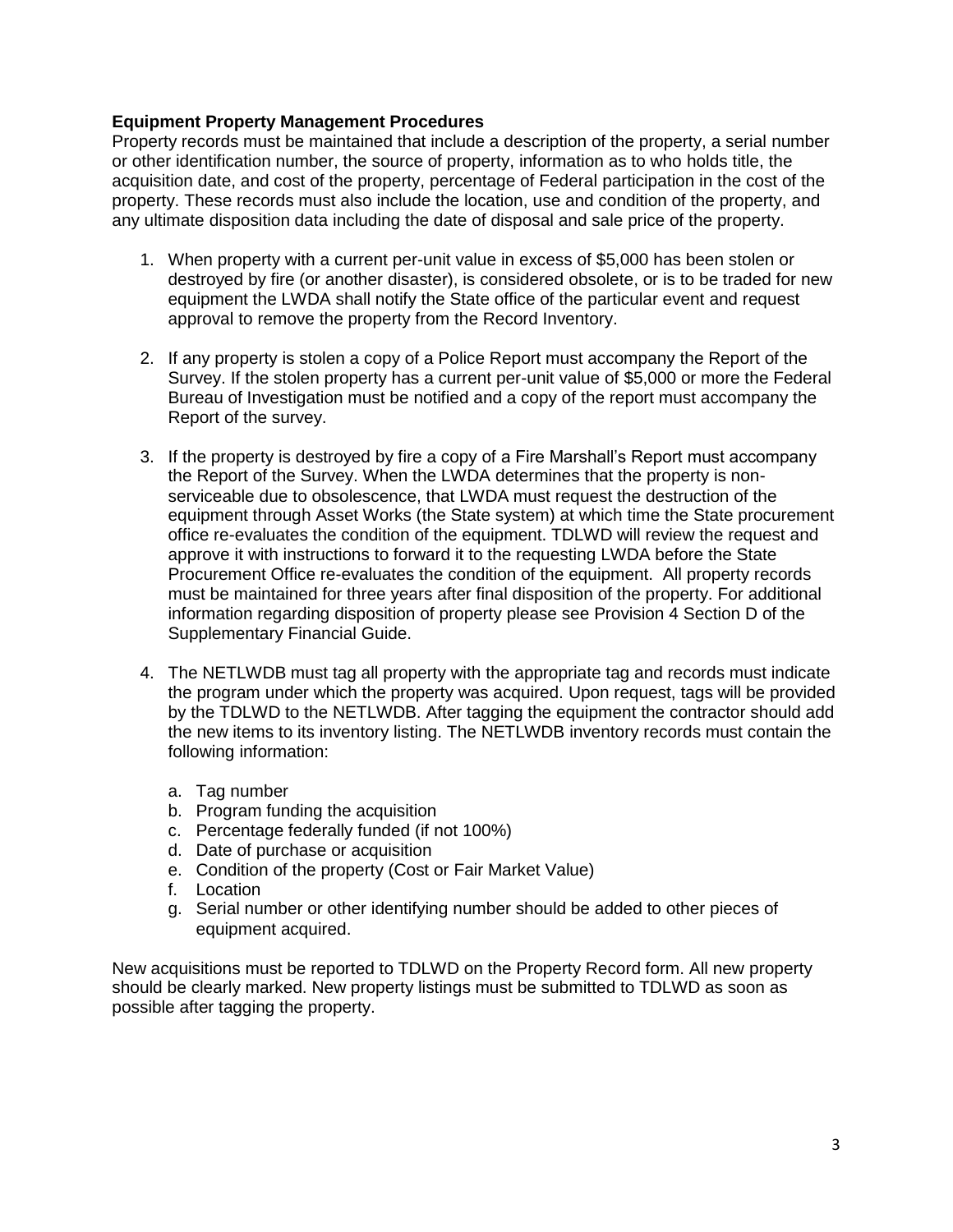# **Purchase Considerations**

Although Uniform Guidance and DOL Exceptions do not address every possible cost, they serve as the foundation for all grant financial management; for this reason, the NETLWDB and all subrecipients should rely on this guidance to avoid audit findings and potential liability. To ensure that funds are being spent in a fiscally prudent and efficient manner, subrecipients need to consider the following questions prior to requesting approval to direct-charge WIOA funds for the purchase of property:

- Is this purchase reasonable?
- Why is the purchase needed?
- Have the best products been selected?
- What procurement method was used?
- Was a lease option considered in lieu of the purchase?
- Does the State already provide the item, service, or software being considered for rent, purchase, or subscription?

#### **Leasing Considerations**

The decision to lease or buy personal property should be governed by considerations of economy. Consideration for leasing may differ by property type and according to market conditions. The length of the contract period of the lease should also be considered. Leasing with an option to purchase is generally preferable to straight leasing. However, for real property, administrative requirements make leasing the only option since the construction or purchase of real property is not allowed under the WIOA program except in limited circumstances which are outlined in the following section.

## **Capital Assets and Construction Costs**

The WIOA Title I funds may not be spent on the construction, or may not be used to purchase facilities or buildings, or used for other capital expenditures for improvement to land or buildings (20 CFR 667.260) except with prior written approval by the DOL Secretary. The exceptions to that rule in which WIOA Title I funds can be used for construction include the following:

- Meeting obligations to provide physical and programmatic accessibility and certain repairs, renovations, alterations, and capital improvements to the property.
- For disaster relief projects
- For Youth Build programs under WIOA Section 171(c)(2)(A)(i)
- For any other projects the DOL Secretary determines are necessary to carry out WIOA WIOA Section 189(b) and Title 20 CFR Section 683.235

#### **Limitation**

Cost allocable to another Federal grants, WIOA programs, or cost categories may not be shifted to a WIOA grant, subgrant, program or cost categories to overcome fund deficiencies, avoid restrictions imposed by law or grant agreements, or for other reasons (2 CFR200.405(c)).

#### **Real Property**

The Uniform Guidance provides fiscal and administrative guidance for the administration of the WIOA program including requirements for purchasing property. The Uniform Guidance does not permit WIOA program funds to be used to purchase land, or for improvements to land, or to the structures, or to accessories thereto and excludes the purchase of moveable machinery and equipment (2 CFR 200.85).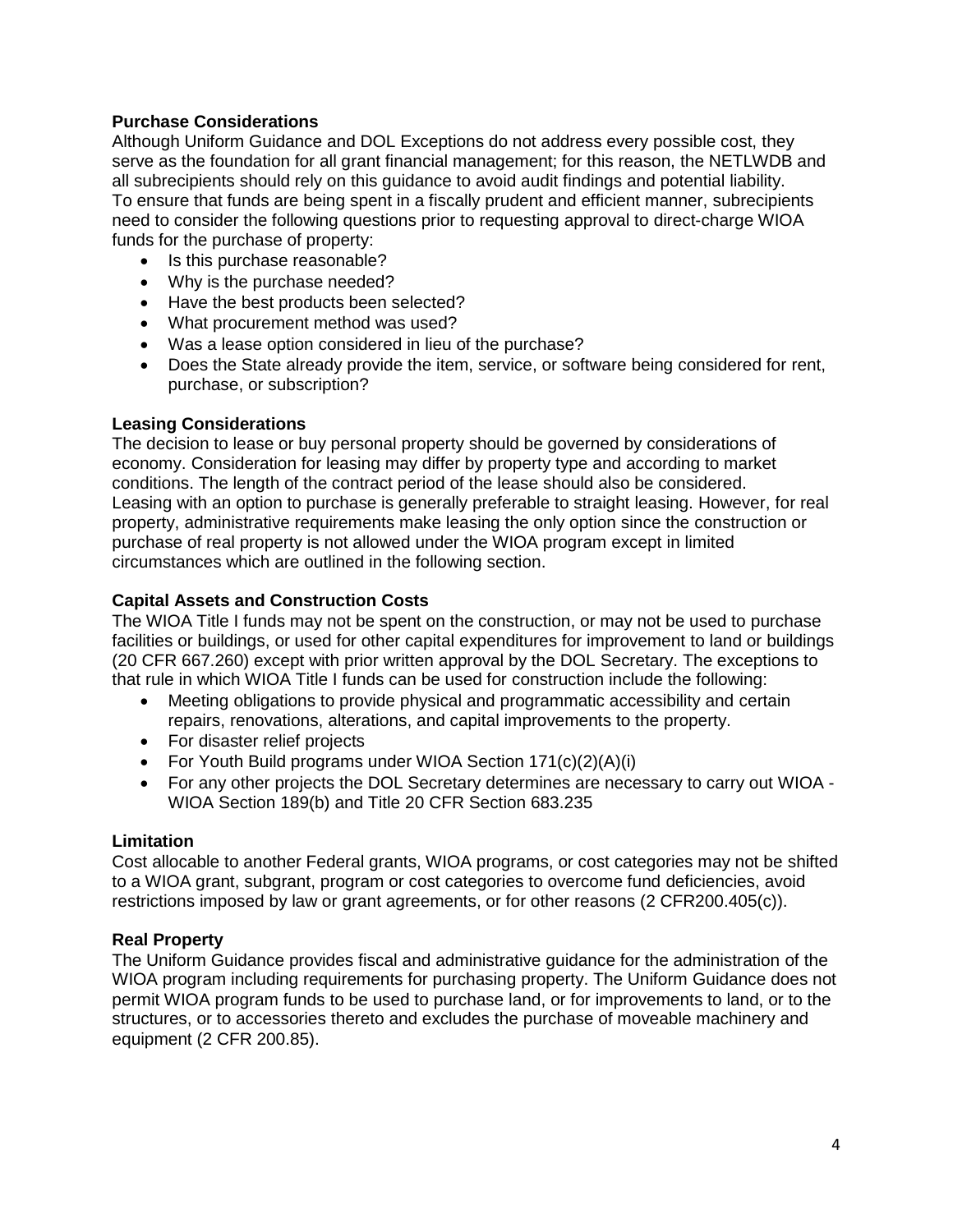# **Rental Costs**

Subject to the limitations described below, rental costs are allowable to the extent that the rates are reasonable in light of such factors as: rental costs of comparable property, if any; market conditions in the area; alternatives available; and the type, life expectancy, condition, and value of the property leased. Rental costs under sale and leaseback arrangements are allowable only up to the amount that would be allowed had the governmental unit continued to own the property. Rental costs under less- than-arms length leases are allowable only up to the amount that would be allowed had title to the property vested in the governmental unit. For this purpose, less-than-arms-length leases include, but are not limited to, those where:

- 1. One party to the lease is able to control or substantially influence the actions of the other;
- 2. Both parties are parts of the same governmental unit; or
- 3. The governmental unit creates an authority or similar entity to acquire and lease the facilities to the governmental unit and other parties. Rental costs under leases, which are required to be treated as capital leases under GAAP, are allowable only up to the amount that would be allowed had the governmental unit purchased the property on the date the lease agreement was executed. This amount would include expenses such as depreciation (please note depreciation is also addressed in the Supplementary Financial Guide), maintenance, and insurance. The provisions of GAAP shall be used to determine whether a lease is a capital lease. Interest costs related to capital leases are allowable to the extent they meet the criteria in 2 CFR 200.449.

# **Maintenance, Operations, and Repairs**

Unless prohibited by law, the cost of utilities, insurance, security, janitorial services, elevator service, upkeep of grounds, necessary maintenance, normal repairs and alterations, and the like are allowable to the extent that they:

- 1. Keep property (including Federal property, unless otherwise provided for) in an efficient operating condition,
- 2. Do not add to the permanent value of property or appreciably prolong its intended life, and
- 3. Are not otherwise included in rental or other charges for space. Costs which add to the permanent value of property or appreciably prolong its intended life shall be treated as capital expenditures. (See 2 CFR 200.452, Maintenance and Repair Costs, for additional details and requirements)

## **Costs Allowable With State Office**

For approval of those selected items of cost, requiring prior approval, the authority to grant or deny approval is delegated to the Governor for programs funded under Sections 127 or 132 of the Act.

## **Rearrangements and Reconversion Costs (***2 CFR 200.462***)**

Costs incurred for ordinary and normal rearrangement and alteration of facilities are allowable. Special arrangements and alterations costs incurred specifically for a Federal award are allowable with the prior approval of the Federal awarding agency. Costs incurred for rearrangement and alteration of facilities required specifically for the grant program may be approved by the State or the pass through entity.